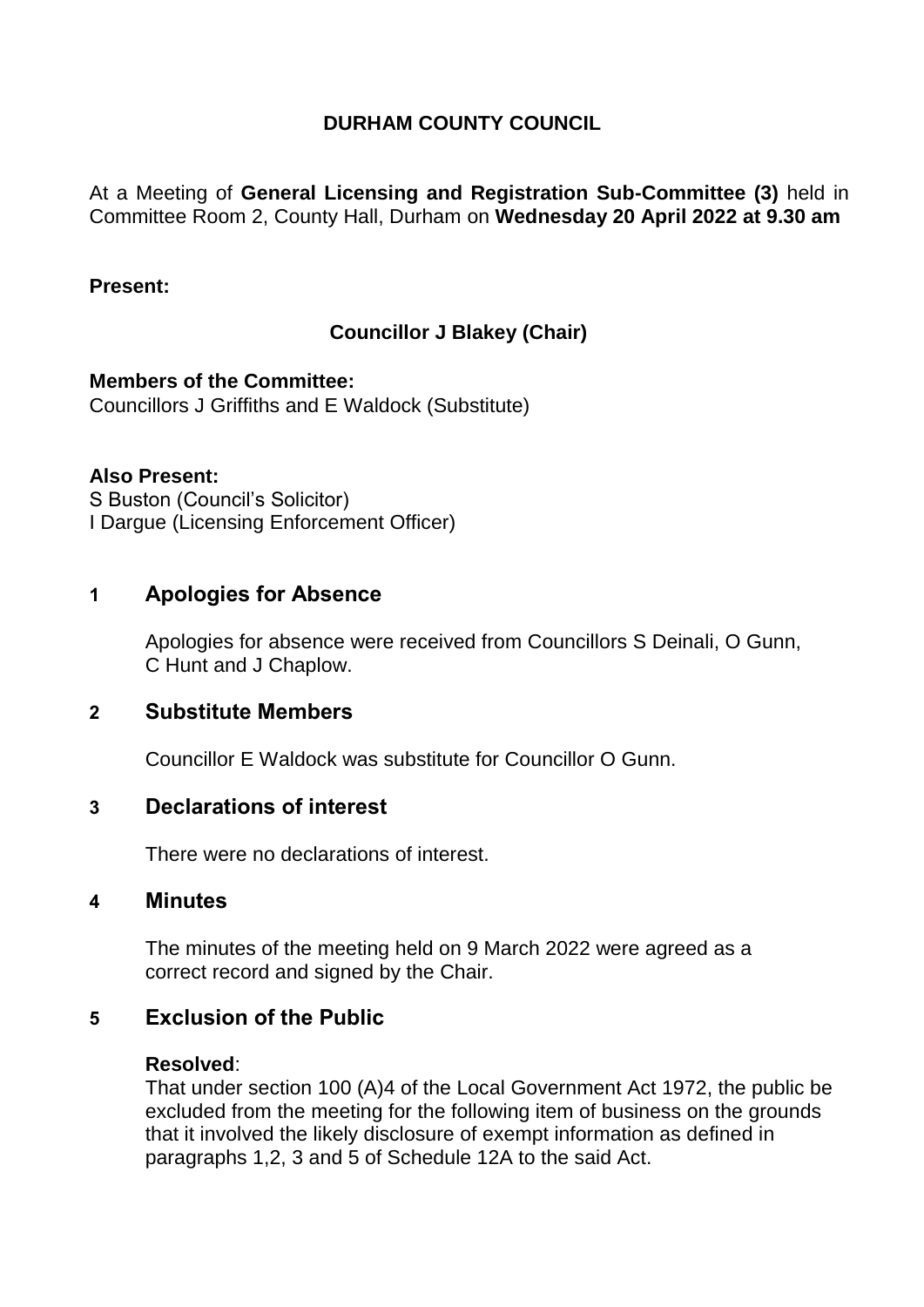# **6 Consideration of the Ongoing Suitability of a Hackney Carriage Driver**

The Chair welcomed the Licence Holder to the meeting and introductions were made.

The Sub-Committee considered a report of the Corporate Director of Neighbourhoods and Climate Change to determine the ongoing suitability of the Licence Holder to continue to be licensed as a Hackney Carriage Driver (for copy see file of minutes).

The Licensing Enforcement Officer presented the report and all parties were given the opportunity to ask questions of the Officer.

The Licence Holder was then invited to address the Sub-Committee and responded to questions from Members and Officers.

After all parties were given the opportunity to make a closing statement, the Sub-Committee retired to deliberate the matter in private, at 9.57 am. After re-convening at 10.08 am, the Chair delivered the Sub-Committee's decision.

**Resolved:** That the Licence Holder be suspended until he attends the appropriate training course and be issued with a twelve-month written warning.

# **7 Consideration of the Ongoing Suitability of a Private Hire Driver**

The Chair welcomed the Licence Holder and his representative to the meeting and introductions were made.

The Sub-Committee considered a report of the Corporate Director of Neighbourhoods and Climate Change to determine the ongoing suitability of the Licence Holder to continue to be licensed as a Private Hire Driver (for copy see file of minutes).

The Licensing Enforcement Officer presented the report and all parties were given the opportunity to ask questions of the Officer.

The Licence Holder and his representative were then invited to address the Sub-Committee and responded to questions from Members and Officers.

After all parties were given the opportunity to make a closing statement, the Sub-Committee retired to deliberate the matter in private, at 10.32 am. After re-convening at 10.40 am, the Chair delivered the Sub-Committee's decision.